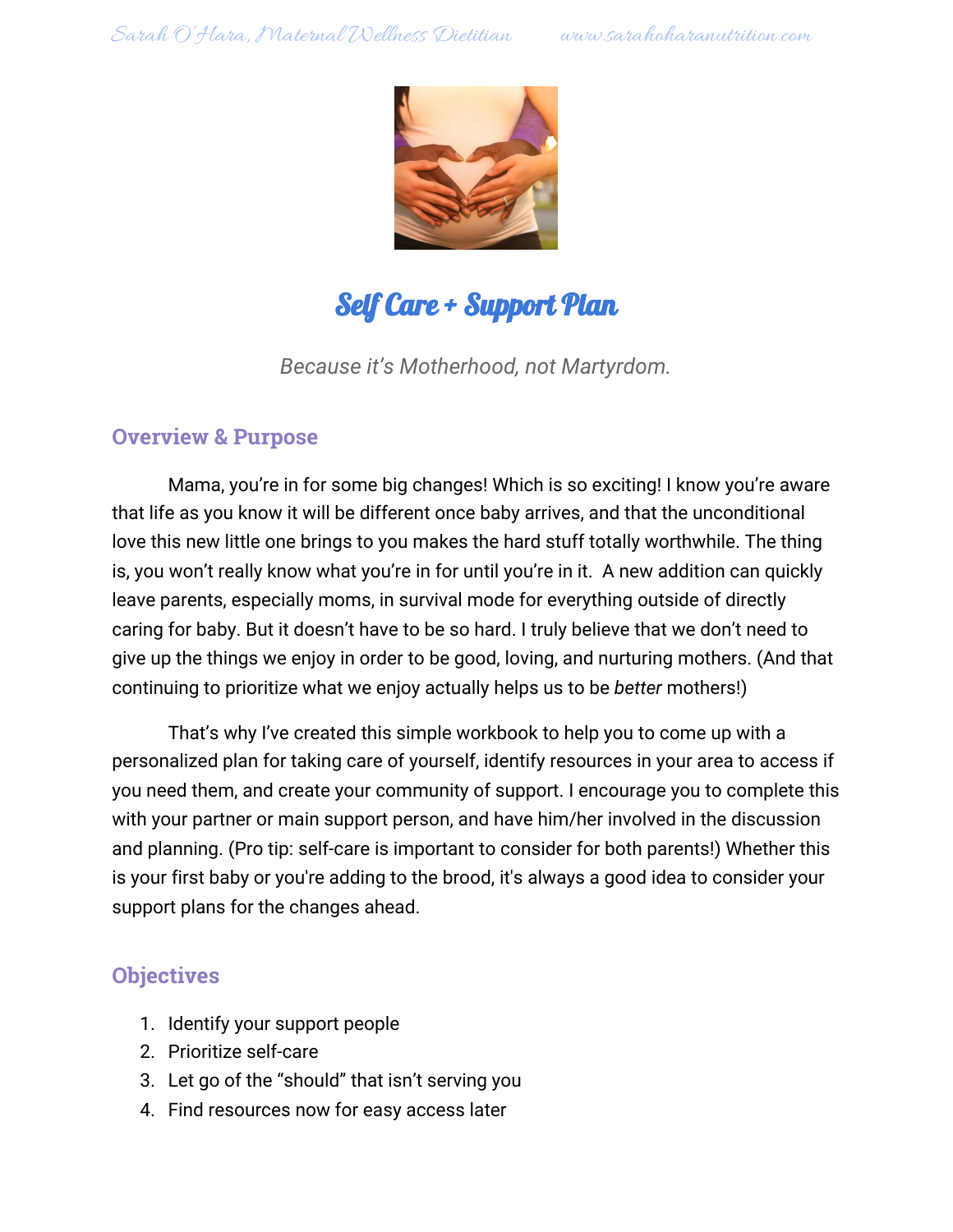## **Identify your Support People**



*"It takes a village to raise a child."*

*"Thanks so much, I'll let you know if I need help with anything." - Response to every nonspecific offer to 'help' when a new baby arrives {Reality: never asks for help with anything, gets burnt out}*

The amount of time, energy, and effort it takes to care for a baby (or toddler, or young child...) is huge. Identifying your support network is critical to ensure you make time for yourself, so that you can best care for your family and optimize your mental wellbeing. Identify the names of your partner and support people below, and think about whether anyone from out of town will be invited to come help you at any point. Further into the next activity, you'll identify how these people can help more specifically, so you don't fall into the trap of getting no help because you aren't sure what to ask for.

Support People: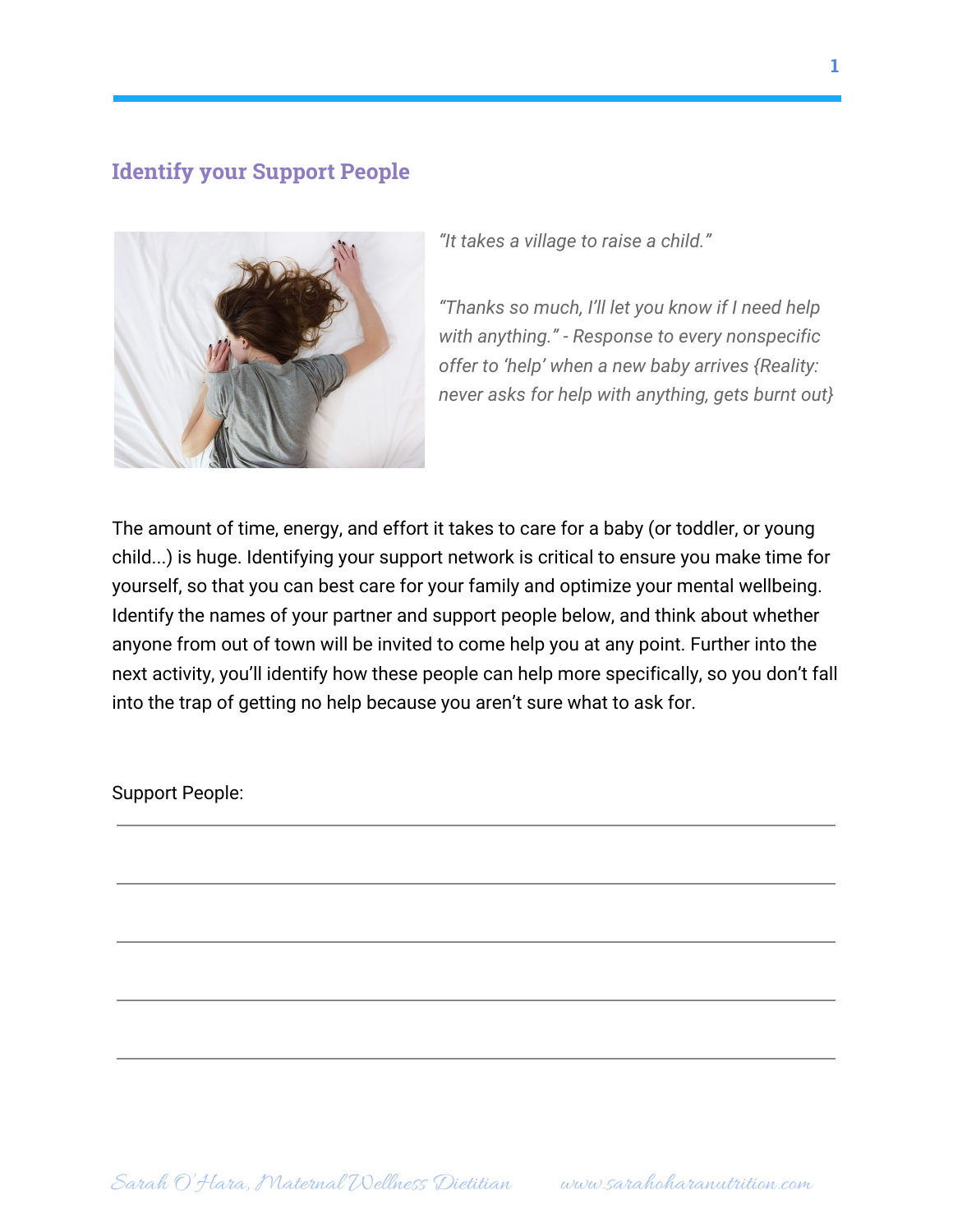## **Taking Care of YOU**

Neglecting the things that make you happy & healthy in order to care for your family is only sustainable for so long before you begin to lose sight of who you are outside of being a parent (and let's face it, you're pretty awesome, your partner and I both say so). Prioritizing self-care helps you to be a better parent, too, and sets the stage for modeling self-care for your child... so it's a win-win. Let's make sure you have a plan to make it happen. We'll start with a simple question: What are you already doing for yourself regularly that you *truly* enjoy? It could be relaxing in a bubble bath, exercising, watching movies, trying new recipes, socializing with friends, taking your dog to the park, etc. The possibilities are endless, and no answer is wrong. Write any/all of these down below.

Next, add to the list the things you do for basic self-care and health. These might seem silly to write down, but they'll be important to prioritize later to help you feel like yourself. Ideas include taking prescribed medications, showering, eating regularly, doing your laundry, etc.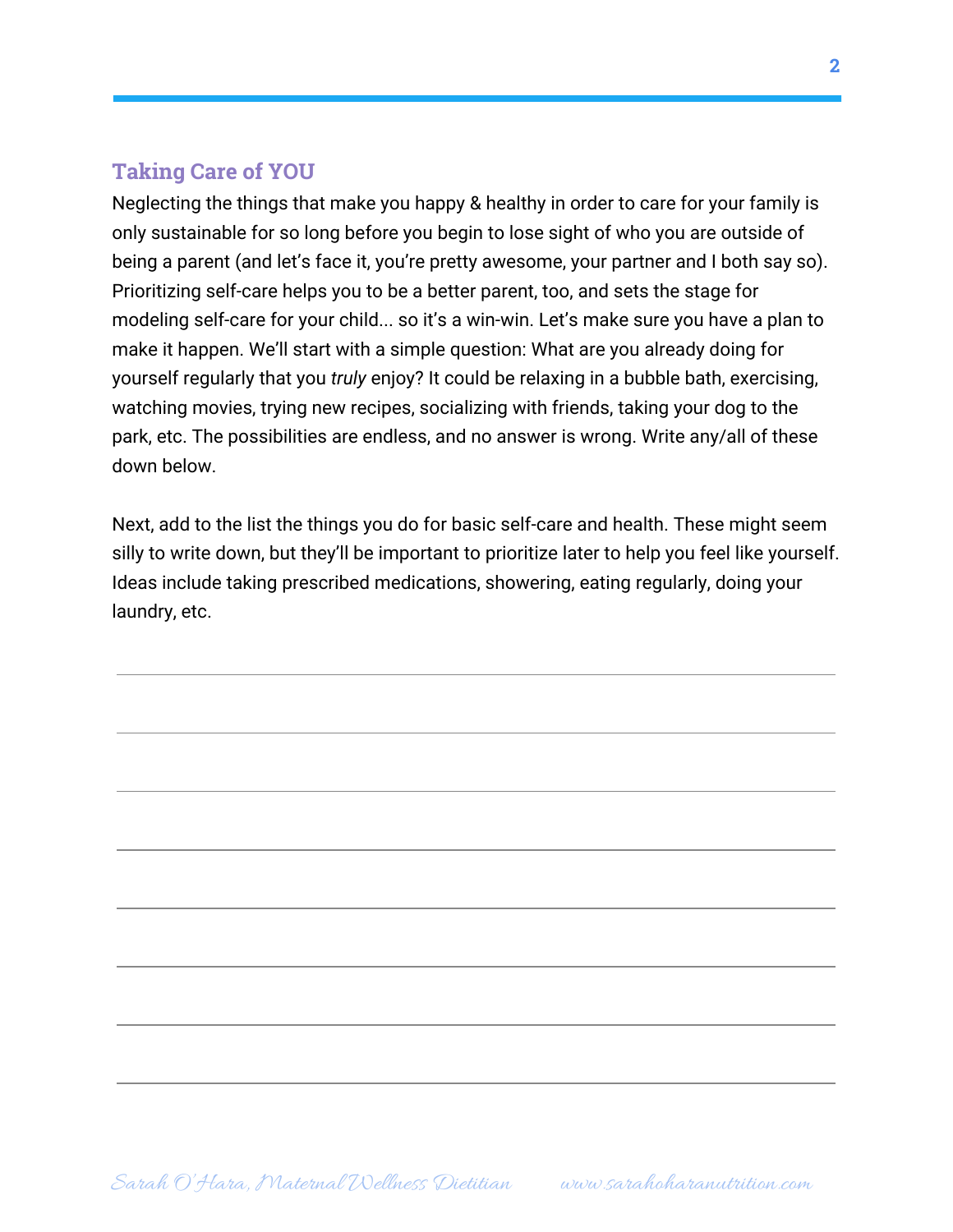Finally, take some time to discuss: what needs to happen to ensure that the items described above are happening routinely once baby arrives? Be as specific as possible in listing the action you want to prioritize, any support persons you need to help you, when/where/how often you'd like for the action to take place. (Examples: *"In order to prioritize going to a weekly yoga class, I need my partner to be available for caring for baby from 12:30-2:30pm on Sundays"*; or *"In order to prioritize getting enough sleep, I will take up my best friend's offer to care for the baby for a few hours on her day off"*)

| <b>Action Item to Prioritize</b> | <b>Support/Helper</b> | How + when I get to do it |
|----------------------------------|-----------------------|---------------------------|
|                                  |                       |                           |
|                                  |                       |                           |
|                                  |                       |                           |
|                                  |                       |                           |
|                                  |                       |                           |
|                                  |                       |                           |
|                                  |                       |                           |
|                                  |                       |                           |
|                                  |                       |                           |
|                                  |                       |                           |
|                                  |                       |                           |
|                                  |                       |                           |

You might also consider assigning specific chores or tasks, such as meal planning, grocery shopping, laundry, etc to specific support people. A "chore chart" can also be helpful, for family and visitors to pitch in when they come by your house (don't feel guilty for asking!). This is a great activity to return to or revise if you find your self-care isn't meeting your needs once baby's arrived, and once again if you're returning to work.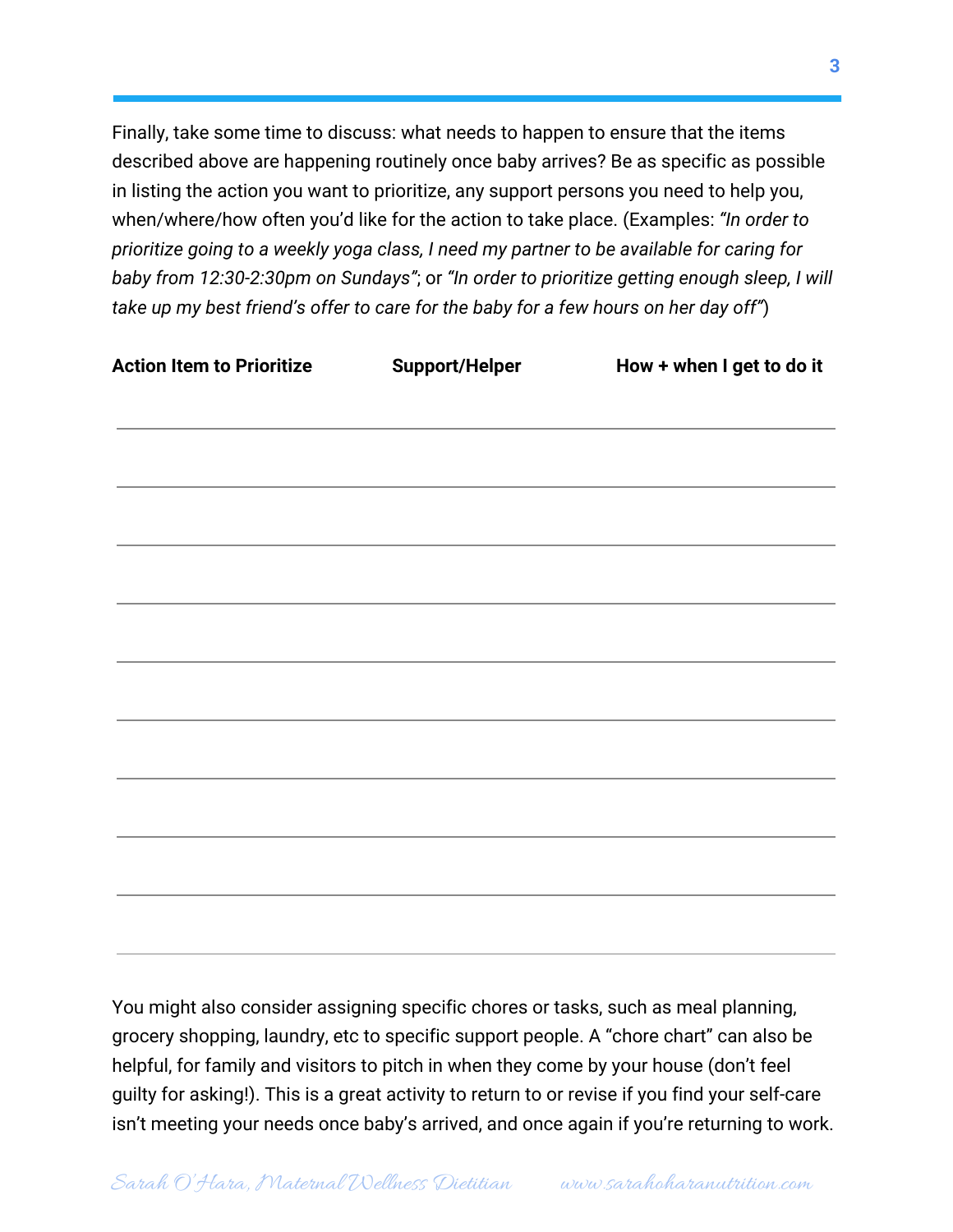#### **Letting go of "Should"**

*By prioritizing self-care and ensuring your basic needs are being met, you can learn to recognize and let go of the things you do simply because you feel they "should" be done but not because they truly improve your life or well-being. Your happiness matters more than keeping up with appearances for others' sake.*



Keeping up with everything you feel you "should" be doing can be just plain exhausting. Remember that everything you see your fellow parent friends sharing on social media is being shared *selectively* (and through a pretty filter): the hard stuff of parenthood isn't always something we see much about while scrolling through our Facebook or Instagram homepages. It's easy to catch ourselves comparing our families to others. So I'll say this, and hope you believe me: it's okay if you don't have a Pinterest-worthy homemade Halloween costume for your little one, if you're not jumping right back into a workout routine after your 6-week postpartum visit, or if your spare room hasn't been dusted in months. What's *not* okay is feeling like you "should" be doing things that don't serve YOU.



Take a few moments to make sure none of your prioritized items above make you feel like "should." There truly is beauty in simplicity, so feel good about scaling back to the things most important to you.